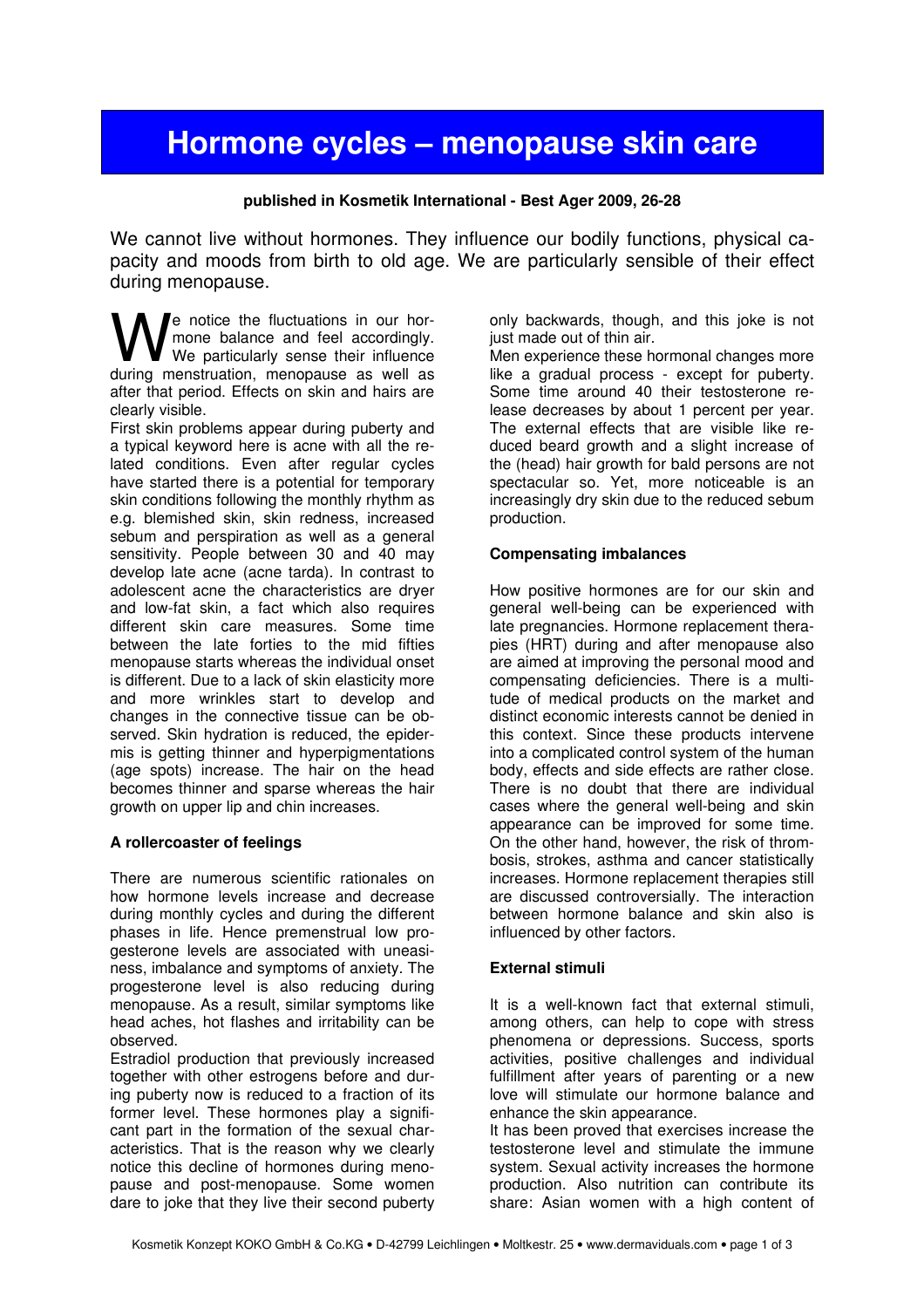phytohormone rich soybeans in their daily nutrition have less menopausal problems than European women.

Also an adequate cosmetic care can be beneficial for hormonal changes. After all, an attractive appearance improves self-confidence as well. Furthermore there is the option to rely on anti-aging products and concepts. Though, it should be mentioned that not every product offered in this context will be helpful. This shows quite plainly after tracking the highly appraised active agents of recent times. After a period of about 3 to 5 years approximately 90 to 95 percent of the new active agents and products are no longer on sale. These days, the development of innovative concepts progresses pretty fast and customers are eager to see novelties on the market. However, excellent and effective active agents never become superfluous or boring after some time. After all, it is the (long-term) effect that counts.

## A gentle replacement

Following the hormone replacement therapy and knowing about the ban of "substances with estrogen and gestagen activity" and "anti-androgens with steroid structure" in skin care products as specified in the European Cosmetic Decree, cosmetic product development has focused on phytohormones (vegetable hormones). They occur in soybeans, red clover and linseed and appear as components with a spatial structure that resembles the human steroid hormones and hence may dock onto the same hormone receptors, or in other words, they are like a spare key that fits the same keyhole.

These substances mainly are isoflavones, lignans and coumestanes with low estrogen effects. This estrogen effect is by several orders of magnitude lower than that of human hormones.

Combined with phosphatidylcholine they have smoothing and anti-comedogenic effects on the skin, stimulate the microcirculation and inhibit the facial hair growth (upper lip).

It should be mentioned at this point that there are hardly any phytohormones in linseed oil in contrast to linseed. On the other hand, however, the alpha-linolenic acid content is very interesting. This omega-3 acid forms the basis for hormone like substances which build up after oral consumption. The individually appropriate ratio of omega-6 and omega-3 acids and their metabolites plays a significant part for a healthy body and skin.

The structure of phytosterols is quite similar to the one of human hormones. In the context of nutritional supplements they are also reported to have hormone like effects. Beta-sitosterol,

campesterol and stigmasterol for example belong to this substance group and can be found in shea butter, avocado oil, among others and generally in the non-saponifiable components of vegetable oils. These active agents are appropriate remedies for a local treatment of the skin. They will not have systemic effects. Regarding the skin protecting effects phytosterols are similar to cholesterol.

## Multifunctional active agents

Isoflavones have a polyphenol-like structure and phytohormone effects. They are tyrosinase inhibitors and thus impede the formation of melanin. These "side effects" are beneficial for customers with age spots. Both the functions are complemented by an anti-radical activity. Flavones like quercetin (capers, brokkoli), oligomeric proanthocyanidines (OPC; in grape seeds), the flavones of green tea as well as polyphenols like resveratrol which is found in polygonum species or grapes have anti-oxidative effects.

#### Still more vegetable power

Related to phytosterols are vegetable saponins like ruscin, ruscogenin and neo-ruscogenin as well as diosgenin. The first three substances mentioned are found in butcher's broom and have astringent and vessel-toning effects. Diosgenin is found in yams species and used as a basic substance for the semi-synthetic manufacturing of progesterone.

Glycyrrhizin also is a saponin found in liquorice roots and used for the manufacturing of liquorice and skin-brightening cosmetics.

Mother Nature offers a multitude of cosmetic active agents suitable to cope with hormone based impacts and the related aging of the skin. Believing the publicity campaigns of appropriate nutritional supplements there seems to be no such thing like an aging process. Well, evidently this is somewhat exaggerated, however, an adequate set of appropriate measures can effectively help to achieve excellent results.

#### Well-targeted preventive measures

It is an important criterion to tackle the hormonal changes of the skin condition as early and as individually as possible. Many of the above mentioned active agents but also many of the conventional substances are able to contribute their share. In this context it is essential to focus on four indicators:

> Dry skin: amino acids (NMF); hyaluronic acid, phosphatidylcholine